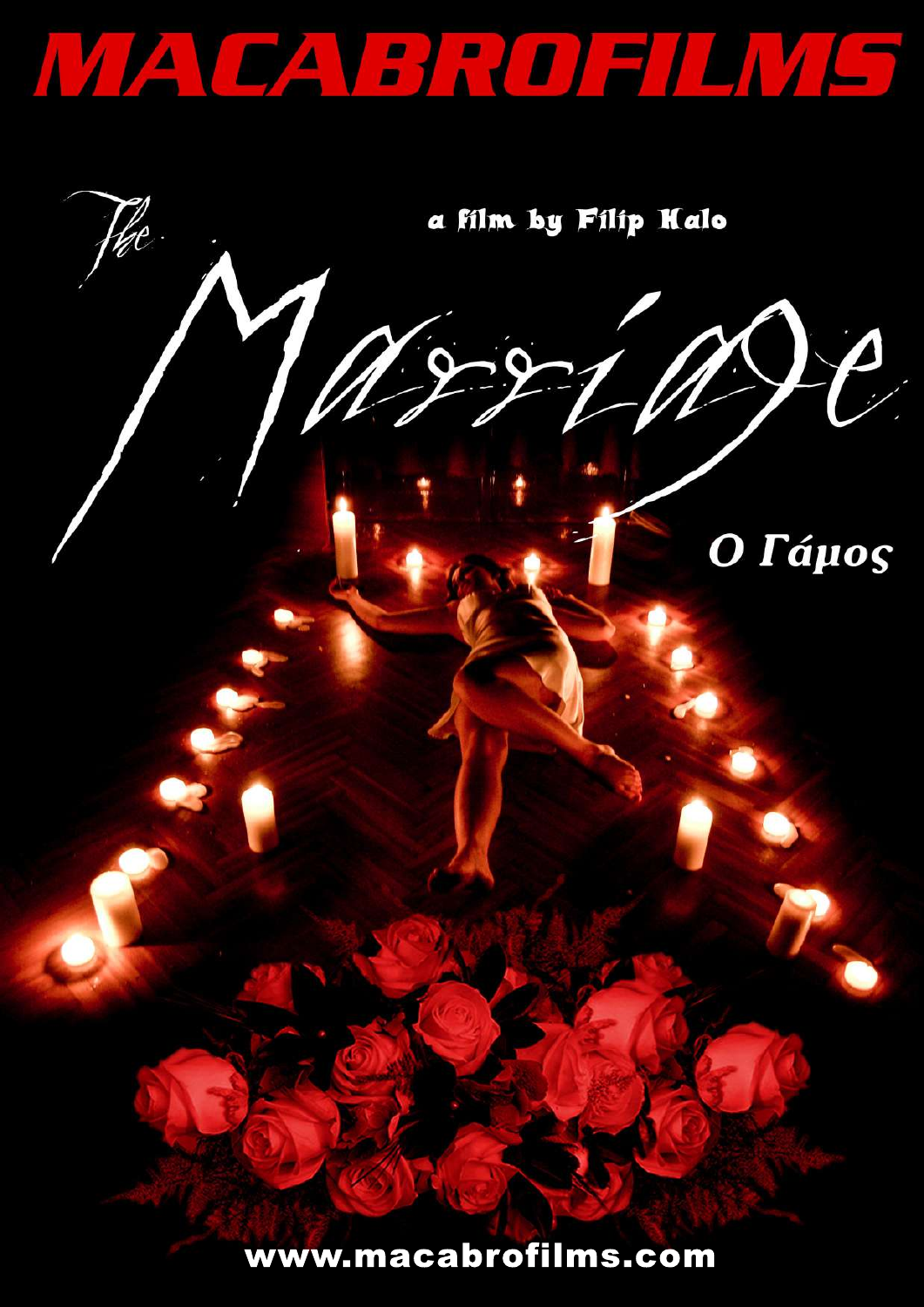*Marriage is forever*

regular guy, who is about to get married to Elsa, a woman who only cares about how<br>great the wedding should be. She has no idea about the troubles Theo is into. One week before the wedding date, he loses his job, gets involved into a car accident and eventually gets injured while<br>playing soccer. Soccer was always his dream and the only thing that takes him away of his everyday trouble. The coach of the amateur league's team delivers the bad news to Theo, that he can no longer be part of the team for the rest of the season. That was a hobby and an extra income for  $\setminus$ 

Theo is a

On top of all that, his ex-girlfriend finds out that he is getting married. She keeps calling him and sends him countless text messages. She is desperate to see him for one last time before he gets married to the other woman. Theo finally agrees to meet her. They arrange the meeting in a small cafe, where the girl starts begging him to come back to her and eventually starts crying. The moment is very embarrassing for Theo and he de- cides to take her back to his apartment.

Most of the furniture and his stuff are already moved, cause Theo is going to move in with his future wife. The only thing left is the bed, and<br>that is where they end up together.

The girl wakes up in the middle of the night and prepares a sort of ritual in the empty living room with all the candles she can find and wears something that looks like a small wedding<br>dress. Theo wakes up and finds her trying to cut her wrists and commit sui-<br>cide. The situation becomes even scarier, when Theo realizes that he can no longer control himself, after all **r** the things he is been  $t$ hrough.

Directed, written and produced by Filip Halo (Chalatsis) Starring: Theodor Papadopoulos, Hara Radeva, Elisabeth Boutraki, Jimmy Citro Lazaros Mavridis, Nick Samaras, Filip Chalatsis Running time: 74 min. ResoluƟon: 4K 3840x2160 Sound: 5.1 Surround & 2.0 Stereo Language: Greek (with English Subtitles)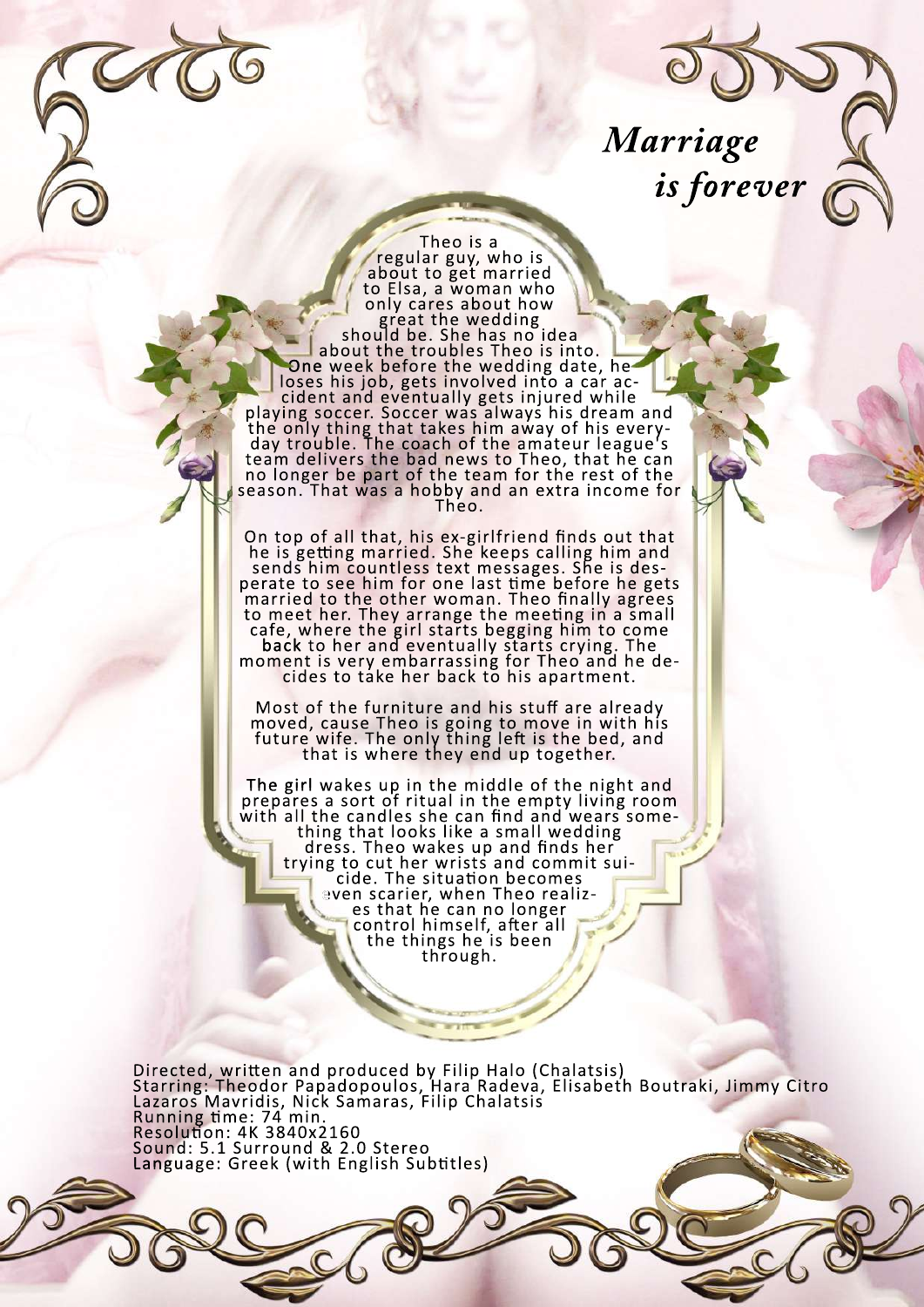#### DIRECTOR'S STATEMENT

I always explore how reality can translate into film. This is exactly the case with THE MARRIAGE. Every person goes through tough times, stressful situations, frustration, pain. What happens inside our minds when everything happens all at once? The delicate nature of human brain cannot process such situations. We need to have moments of fun, to enjoy ourselves. A familiar friend, an ex-partner, a body that we love or arouses us, it's something we always remember and miss. The opportunity is there, that person begs to be around, to feel and touch our own body, to provide sexual

pleasure... But how about the aftermath? What if the situation afterwards isn't cool anymore? How exactly does the twitch of the death nerve get triggered? And how about the moments after the crime? What goes on inside the murderer's mind?

All those questions are very important to me, to understand the human nature a little bit better. When you create such a movie, you actually explore the reactions of the actors involved, there are honest moments, where people do not "act", they are the parts, the roles. They cry for real, the laugh, they hate... The Marriage is an experiment, a movie that dares to go a bit deeper inside our minds, it exploits delicate situations, feelings, dark thoughts. I wasn't afraid to keep filming, to see how far I could go with my actors. It was a cold experience for them, because they really went through everything in a very realistic way. They have felt everything inside, they were even shocked afterwards when I showed them the picture.

THE MARRIAGE is not an innocent little drama, and it's not a "feel-good" little movie. It makes you hate yourself for being just a filthy human, for having needs and thoughts, for being an animal. It is a journey into mild madness, that can actually be easily understood by anybody, no matter if you already have a killer instinct or not. The movie is not pessimistic, but it will definitely kick you in the nuts for good, it will punch you in the stomach. It is a statement, that we are damn apes and we need to evolve, we need to think more. The lead male character is afraid to be cruel or to demand what he owns, everyone takes advantage of him easily. So, how does such a person react under real pressure, especially after doing something wrong like

cheating his future wife? He is afraid of losing or hurting her to the point that another life doesn't even matter to him anymore... Can such a thing happen? It happens a lot! Those mixed emotions are the main reason that everyday crimes still happen out there. So, this depiction is not only accurate, but it is also unfiltered and goes a step beyond.

No big studio would ever make such a movie, most producers would get cold feet just from the thought that such a movie has no balance or catharsis, it just showcases life. To my knowledge, arthouse dramas do not include bot explicit sex and gore, the hint of cannibalism and also a general mood and atmosphere that seems to jump out of a horror movie. My question is why? I am thinking of movies like À ma soeur! (Fat Girl), or Stuck by Stuart Gordon, even Taxidermia. They went the extra step, but still can be considered dramas and arthouse. Or what El castillo de la pureza from 1973. Are those movies exploitation? I always describe them as dramas in my mind, exactly like ancient Greek Tragedies. Can you be extreme when you create a drama? Can you go all the way? I say yes! And I support my statement with the hidden little layers in THE MARRIAGE, magical moments that the camera has captured and that<br>they deserve to be seen! - Filip Halo they deserve to be seen!

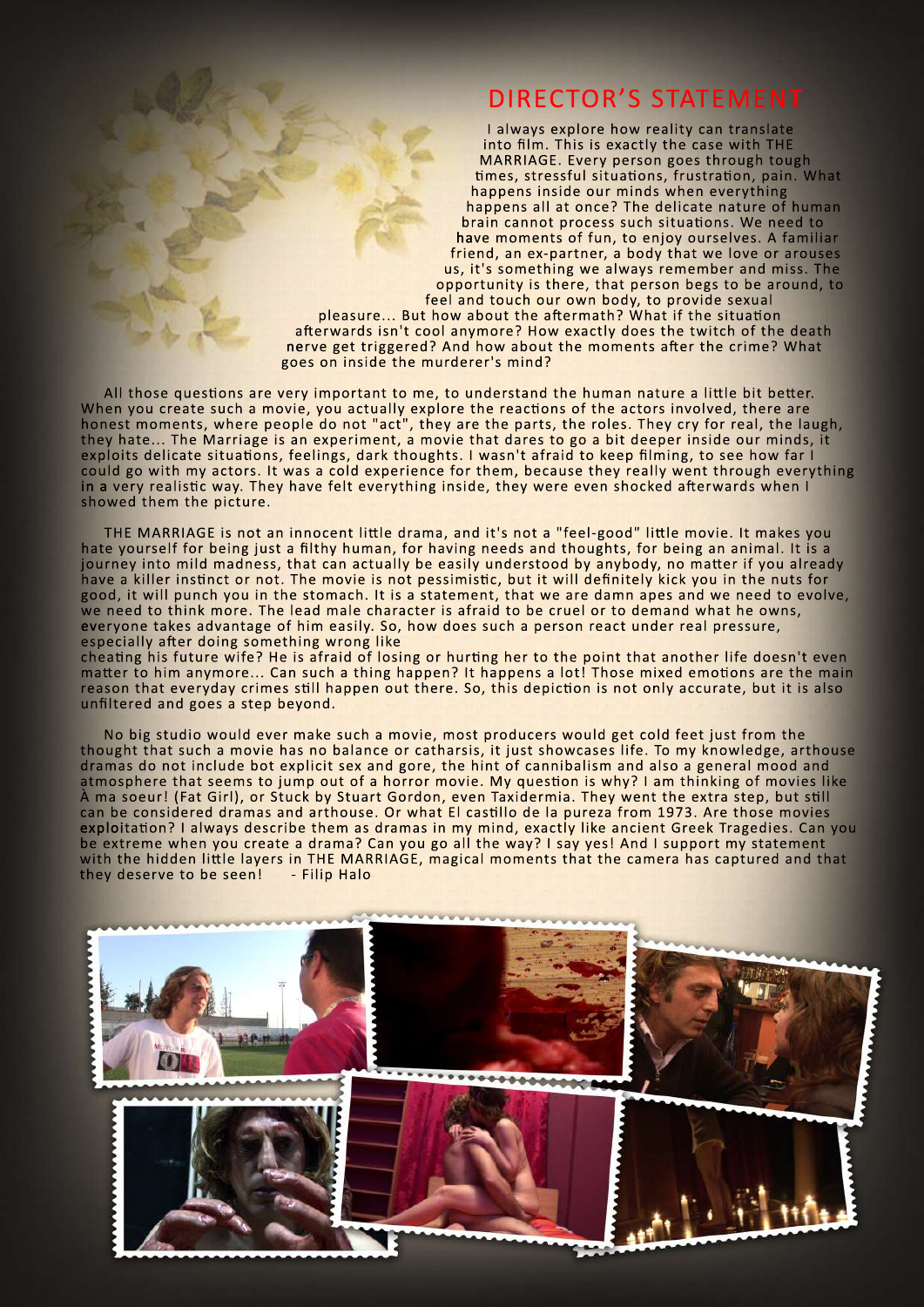# R-RATED & UNRATED VERSIONS AVAILABLE

#### UNSIMULATED SEX - EXPLICIT SCENES



### GRAPHIC GORE SCENES - GRAPHIC VIOLENCE

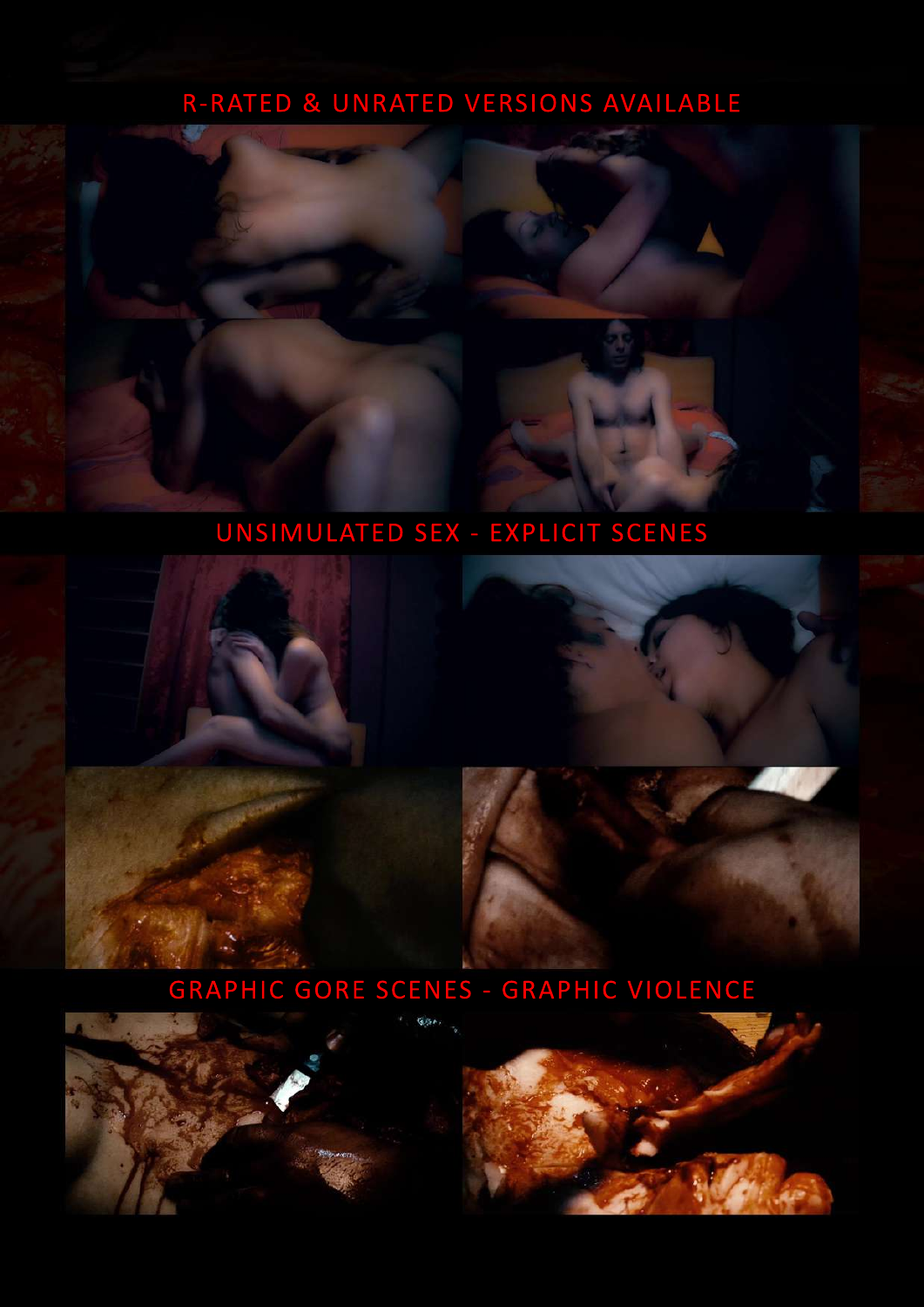The Marriage is a very realistic arthouse drama that slowly transforms into a thriller, with explicit sex scenes and graphic violence, that goes beyond what most viewers consider "normal".



stomach. This movie is one of a kind and does not match with anything you have seen so far.

> Official Website: http://www.macabrofilms.com/marriage.html